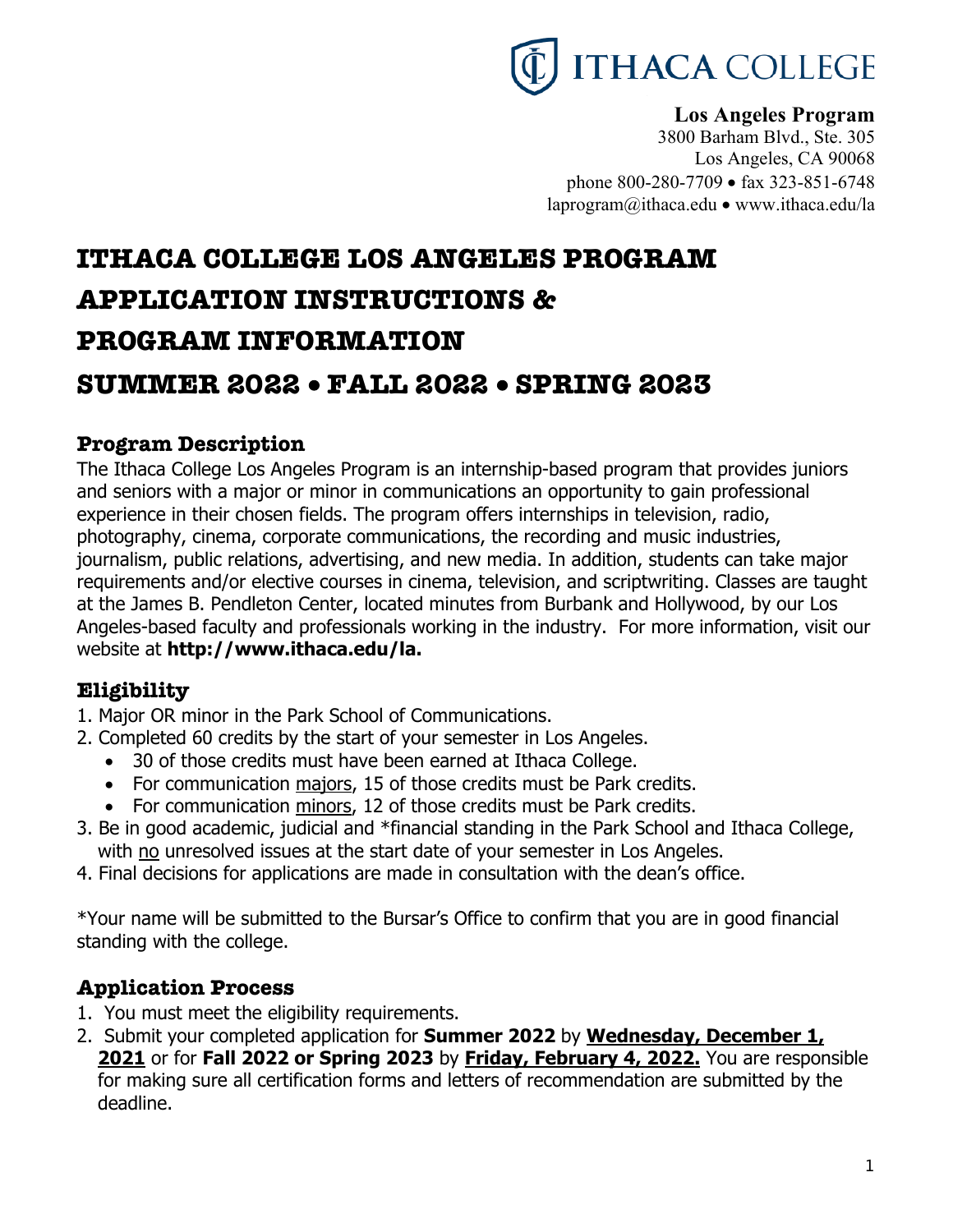## **I. APPLICATION PROCEDURES and CHECKLIST**

# **A. Complete the following application materials digitally:**

# <sup>q</sup> **LA PROGRAM APPLICATION**

Complete this form and be sure that you fill out the semester preference section in order to be considered.

# **B. Download, print, fill out and upload to your digital application:**

# <sup>q</sup> **CONSENT FORM**

If you are not responsible for your own tuition bill, you must also obtain your parent or guardian's signature. Once signed, upload this form to your digital application.

## <sup>q</sup> **UNOFFICIAL TRANSCRIPT**

Follow directions found at the "Unofficial Transcript" tab of your digital application. Download and save your unofficial transcript in a PDF file. Upload it to your application.

## **C. Submit the following materials to be filled out digitally:**

<sup>q</sup> **RESUMÉ** Upload a one-page resume in PDF format.

# <sup>q</sup> **ADVISER APPROVAL**

Type the name or email address of your advisor, then click "Search." Pick your advisor's name from the results and click "Send request." Once this information is added and submitted, your adviser will digitally fill out this form and submit it electronically. It is your responsibility to make sure that this is completed before the due date.

## <sup>q</sup> **ACADEMIC and BUSINESS/WORK RECOMMENDATIONS**

Type the name or email address of the of the person you are requesting a recommendation from, and click "Search." Pick the person's name from the results and click "Send request." If the person is not currently affiliated with Ithaca College, you will need to manually enter the person's name and email address, then slick "Send request." Once this information is added and submitted your referral will digitally fill out this form and submit it electronically. It is your responsibility to make sure that this is completed before the due date.

## <sup>q</sup> **PERSONAL ESSAY** (one-page maximum, single-spaced)

Upload your Personal Essay to your digital application in PDF format. It must be a *specific*, well organized, and honest essay in which you discuss the Los Angeles Program and the internship experience in relation to your academic and career goals. Please put your name at the top of each page. Be sure to proofread your essay for grammar and spelling. Answer all of the following questions:

- 1. How will your participation in the LA Program help you meet your academic and career goals?
- 2. At what kind of media organization would you like to intern? (you do not need to name specific organizations)
- 3. What do you hope to gain (skills, knowledge, training, experience, etc.) through your internship experience?
- 4. What experiences during the last two years have prepared you for an LA internship? If you are a communications minor, pay particular attention to this point.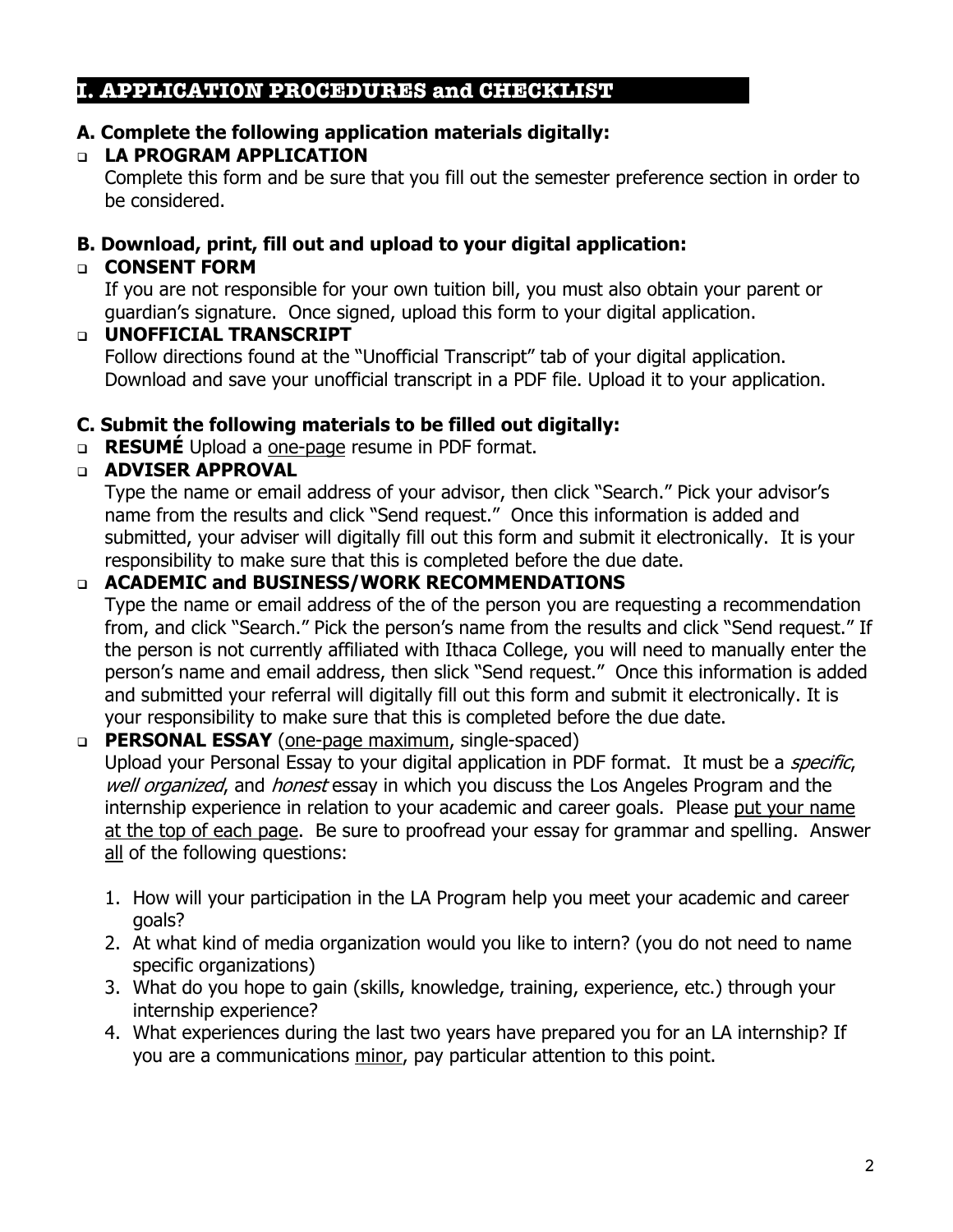**D. Complete your online application** for **Summer 2022** by **Wednesday, December 1, 2021** or for **Fall 2022 or Spring 2023** by **Friday, February 4, 2022.**

# **II. SELECTION PROCESS / DECISION NOTIFICATION**

## **A. Selection Criteria**

Applications will be reviewed by the program director. Selection is based on the following criteria:

- 1. How a Los Angeles internship fits your academic and career goals.
- 2. Involvement in activities related to your major and career goals.
- 3. Current grade point average.
- 4. Academic and business recommendations.

#### **B. Semester Placement (Fall and Spring semester applicants only)**

- Once a student is accepted into the program, the program staff will review his/her "Semester Preference Form" and assign the student to the Fall 2022 or Spring 2023 semester.
- Priority will be given to students on the basis of their class standing as determined by the number of credits earned by the end of the Spring 2021 semester.
- The student's semester placement will be included in his/her acceptance letter.
- **ALL DECISIONS CONCERNING SEMESTER PLACEMENT ARE FINAL.**
- **THERE ARE NO WAITING LISTS**.

#### **C. Acceptance Decision Letters**

Decision letters will be emailed to you for **Summer 2022** by **Monday, December 6, 2021** and for **Fall 2022 and Spring 2023** by **Friday, February 25, 2022**.

**Students are able to defer their admission to the following academic year of 2023-2024. However, students who decide to exercise this right must resubmit their personal information as well as an updated transcript during the Spring 2023 admissions period in order to attend in the 2023-2024 academic year. All decisions made by the program staff are final. No exceptions will be made.**

## **D. "Attendance Notification Form"**

If accepted into the LA Program, your need to reply to the Decision Letter via the online "Attendance Notification Form" link included in your letter.

# **III. PREPARATION FOR LA ORIENATION**

**A. Mandatory Preparation Orientation Meeting for Summer 2022 & Fall 2022 Students Location, Date and Time TBA**

Ithaca College students accepted into the LA Program are required to attend this mandatory orientation session.

**B. Spring 2023 Students:** Mandatory orientation will be held during the Fall 2022 semester. You will be notified by e-mail of the date and times at the start of the Fall 2022 semester.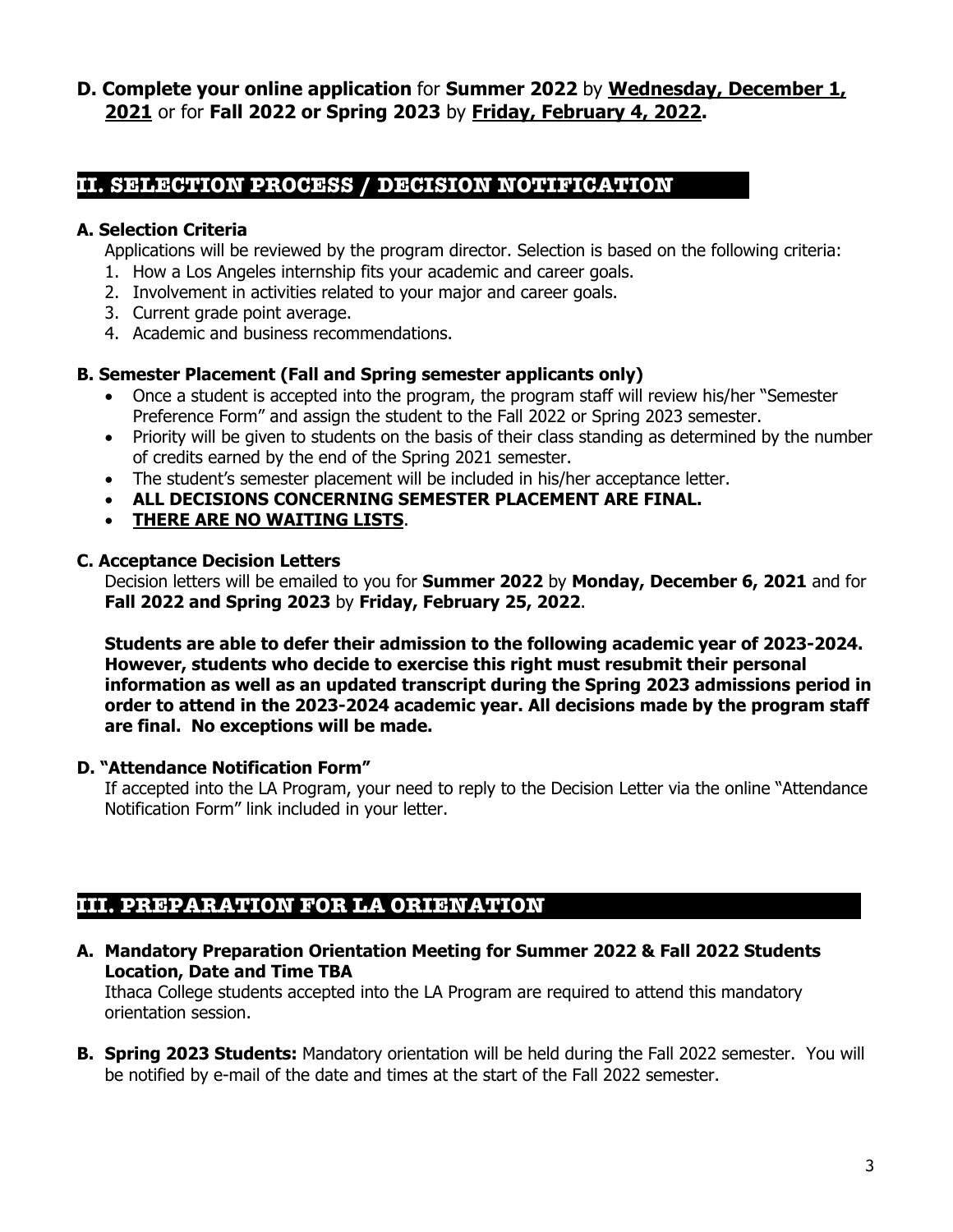## **IV. ADDITIONAL INFORMATION**

#### **A. Los Angeles Program Cost Information**

- 1. **TUITION**: Students attending the Ithaca Los Angeles Program are registered as full-time Ithaca College students. Tuition costs are the same in Ithaca and in LA.
	- a. Summer 2022 tuition costs will be available in early March. Summer students are charged tuition per credit hour, and there is a 3-credit minimum for undergraduate student summer registration, or 1-credit for graduated student summer registration.
	- b. Fall 2022 and Spring 2023 tuition costs will be available in the Dean's office in early March. Tuition for full-time study is the same in Los Angeles as on the home campus

#### 2. **HOUSING**

Housing can be leased through Kapi Student Housing or on your own. Cost will depend on the rates you find or currently advertised Kapi rates.

- 3. **FINANCIAL AID:** All Ithaca College financial aid applies to this program, though work study/college employment is available on a very limited basis. If work study/college employment is part of your financial aid package, we advise you to notify the Financial Aid Office. NOTE: Financial aid is NOT available to graduated students.
- 4. **ADDITIONAL COSTS**: There is no meal plan available. In addition to meals, students are responsible for the cost of transportation to and around Los Angeles, books, laundry, and personal items.

## **B. HOUSING INFORMATION**

ICLA students may arrange their own housing or lease apartments directly from Kapi Student Housing. Kapi leases apartments at two locations near the ICLA Pendleton Center at AVA Toluca Hills Apartments and AVA Burbank Apartments. Apartments are fully furnished two-bedroom/twobathroom apartments and can accommodate 2-4 students. For additional information, please visit www.kapihousing.com/ithaca/.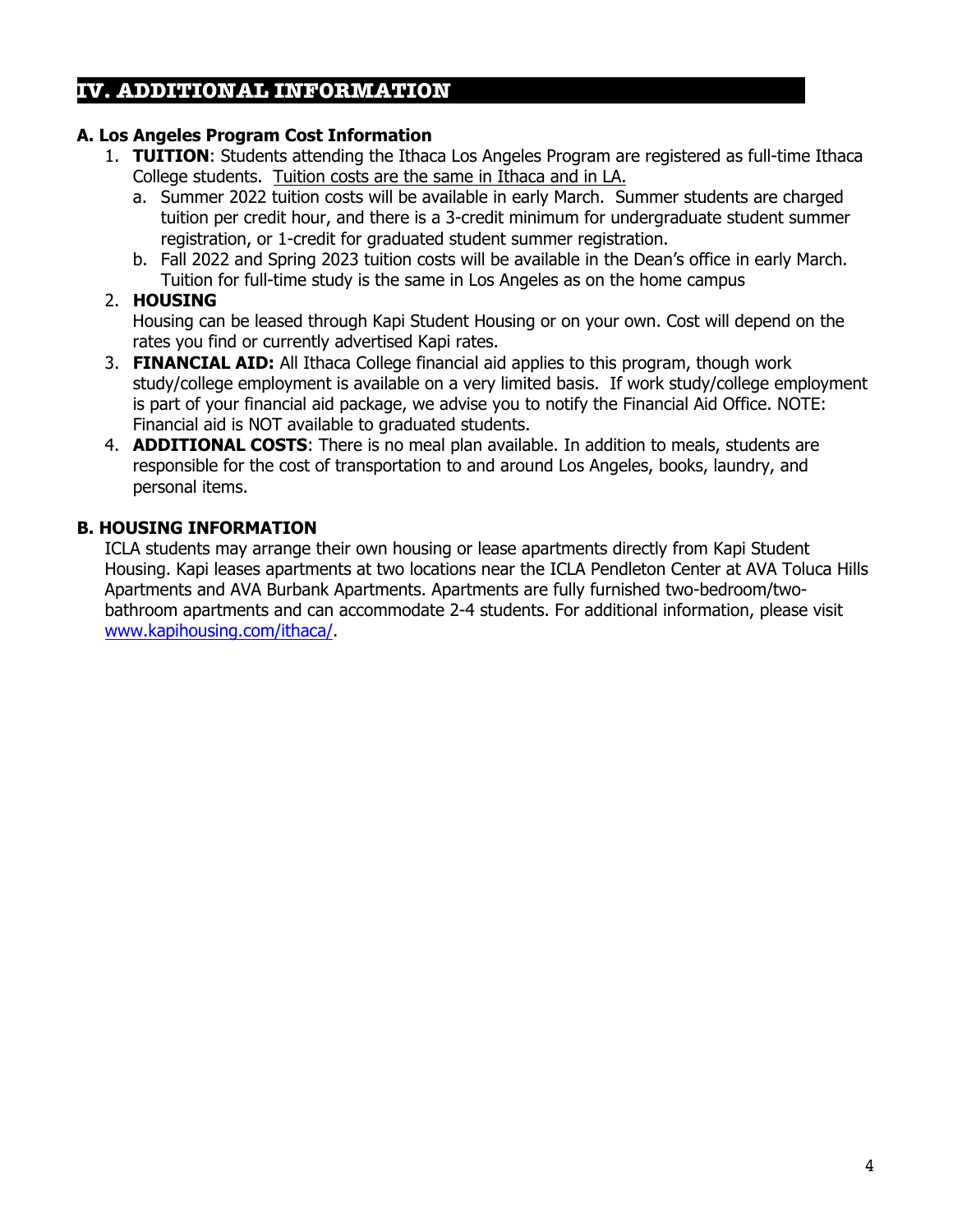# **V. LA PROGRAM APPLICATION SCHEDULE**

**APPLICATIONS** due online..............................**Summer 2022:** Wednesday, December 1, 2021 **Fall 2022/Spring 2023:** Friday, February 4, 2022

**ACCEPTANCE LETTERS** emailed to you ...........**Summer 2022:** Monday, December 6, 2021 **Fall 2022/Spring 2023:** Friday, February 25, 2022

**MANDATORY ORIENTATION MEETINGS.....** on Zoom, date and time TBA

**ATTENDANCE NOTIFICATION FORM & .......** TBA **SUMMER/FALL HOUSING APPLICATION**

## **VI. LOS ANGELES PROGRAM 2022-2023 CALENDAR**

#### **SUMMER 2022**

| Housing opens; students arrive in Los Angeles |
|-----------------------------------------------|
| Orientation (Mandatory)                       |
| Classes and internships begin                 |
| Orientation for graduated seniors (if needed) |
| Classes and internships end                   |
| Housing ends                                  |
|                                               |

## **FALL 2022**

| Monday-Tuesday, August 15-16 | Housing opens; students arrive in Los Angeles |
|------------------------------|-----------------------------------------------|
| Wednesday, August 17         | Orientation (Mandatory)                       |
| Monday, August 22            | Classes and internships begin                 |
| Mon.- Fri., November 21-25   | Thanksgiving Break (classes not in session)   |
| Friday, December 2           | Classes and internships end                   |
| Monday-Friday December 5-9   | Final exams                                   |
| Sunday, December 11          | Housing ends                                  |

## **SPRING 2023\*\***

TENTATIVE DATES Monday, January 9, 2023 Housing opens Wednesday, January 11, 2023 Mandatory Orientation Sunday, May 7, 2023 Housing closes

\*\*Final scheduled will be emailed at the time of acceptance into the spring 2023 semester. The ICLA website will be updated with the final schedule as soon as it is available.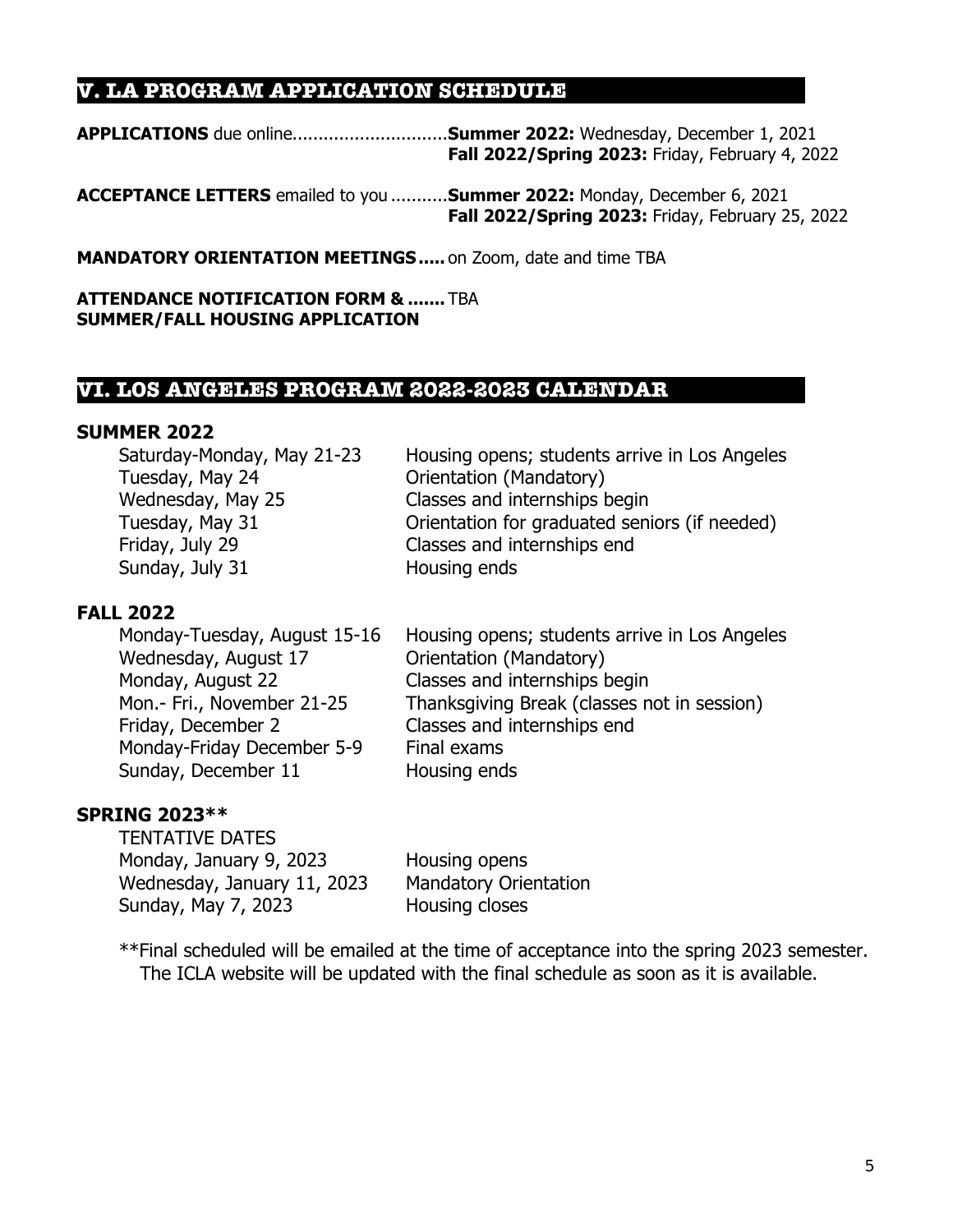## **VII. ACADEMIC & COURSE REGISTRATION INFORMATION**

#### **IF YOU ARE APPLYING FOR FALL 2022 OR SPRING 2023:**

Fall and spring semester students generally register for 15 credits. The minimum number you can take is 13 credits; the maximum is 18. All students are required to register for a 6-credit internship and "Media Industries," a 1-credit seminar.

| Internship                      | 6-8 credits   |
|---------------------------------|---------------|
| Media Industries                | 1 credit      |
| One to two 3-4 credit course(s) | 3-8 credits   |
| <b>TOTAL</b>                    | 13-17 credits |
|                                 |               |

#### **IF YOU ARE APPLYING FOR SUMMER 2022:**

You must enroll for 3-5 internship credits; the maximum is 5 credits. The maximum total number of internship and course credits you can take is 11 credits. You do not have to enroll in any courses. NOTE: Graduated students may enroll for just 1 internship credit.

#### **REGISTRATION PROCEDURES**

- 1. Students applying for the LA Program should list the courses they intend to enroll in on the **Academic Information** form in their application packet and submit it with their application.
- 2. You must obtain your advisor's signature on the **Academic Information** form. This will ensure that you have conferred with your advisor concerning your academic progress.
- 3. A list of courses to be offered and registration instructions will be distributed at the on-campus Orientation session. The list of courses to be offered each semester is determined by student enrollment.
- 4. Students will have the opportunity to review their academic schedules with a member of the program staff upon their arrival in Los Angeles.

## **COURSE OFFERINGS**

For specific course descriptions, go to www.ithaca.edu/catalogs.

## **SUMMER 2022 COURSES**

#### **Cinema & Photography**

CNPH 30000 Fiction Film Theory <sup>+</sup> (3 credits) CNPH 49000 Cinema & Photography Internship (3-5 credits)

#### **Journalism**

JOUR 49000 Journalism Internship (3-5 credits)

#### **Strategic Communication**

STCM 49000 STCM Internship (3-5 credits)

#### **Television-Radio**

TVR 33500 Electronic Media Criticism \* (3 credits) TVR 49000 Television-Radio / Emerging Media Internship (3-5 credits)

## **Writing for Film, TV and Emerging Media**

MASS 33300 Writing the Feature Film (4 credits)

+Fulfills ICC Writing Intensive requirement

\*Fulfills ICC Writing Intensive requirement and Diversity Designated requirement